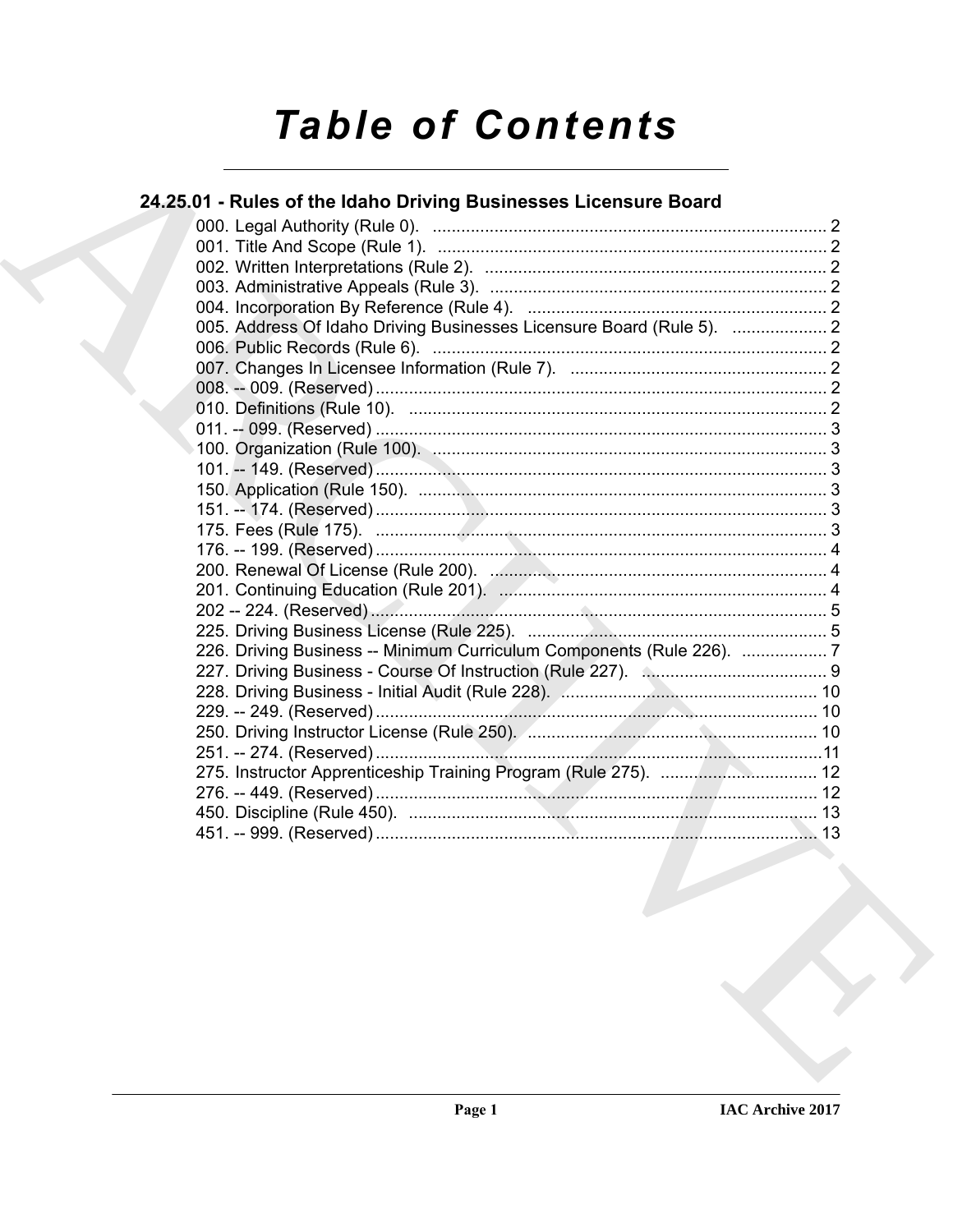#### **IDAPA 24 TITLE 25 CHAPTER 01**

### **24.25.01 - RULES OF THE IDAHO DRIVING BUSINESSES LICENSURE BOARD**

#### <span id="page-1-1"></span><span id="page-1-0"></span>**000. LEGAL AUTHORITY (RULE 0).**

In accordance with Section 54-5403, Idaho Code, the Idaho Driving Businesses Licensure Board hereby promulgates rules that implement the provisions of Chapter 54, Title 54, Idaho Code. (4-7-11)

#### <span id="page-1-2"></span>**001. TITLE AND SCOPE (RULE 1).**

These rules are cited as IDAPA 24.25.01, "Rules of the Idaho Driving Businesses Licensure Board." (4-7-11)

#### <span id="page-1-3"></span>**002. WRITTEN INTERPRETATIONS (RULE 2).**

The Board may have written statements that pertain to the interpretation of the rules of this chapter. Such interpretations, if any, are available for public inspection and copying at cost in the main office of the Bureau of Occupational Licenses.

#### <span id="page-1-4"></span>**003. ADMINISTRATIVE APPEALS (RULE 3).**

Administrative appeals are governed by the Administrative Procedure Act, Title 67, Chapter 52, Idaho Code.  $(4 - 7 - 11)$ 

<span id="page-1-5"></span>**004. INCORPORATION BY REFERENCE (RULE 4).**

These rules do not incorporate by reference any document. (4-7-11)

#### <span id="page-1-6"></span>**005. ADDRESS OF IDAHO DRIVING BUSINESSES LICENSURE BOARD (RULE 5).**

The office of the Idaho Driving Businesses Licensure Board is located within the Bureau of Occupational Licenses, 700 W. State Street, Boise, Idaho 83702. The Bureau is open between the hours of 8:00 a.m. and 5:00 p.m. each day except Saturdays, Sundays and holidays. The phone number of the Board is (208) 334-3233. The Board's fax number is (208) 334-3945. The Board's e-mail address is  $drb@ibol.idaho.gov$ . The Board's official website can be found at www.ibol.idaho.gov. (4-7-11)

#### <span id="page-1-7"></span>**006. PUBLIC RECORDS (RULE 6).**

The records associated with the Idaho Driving Businesses Licensure Board are subject to the provisions of the Idaho Public Records Act. Title 74, Chapter 1, Idaho Code. (4-7-11) Public Records Act. Title 74, Chapter 1, Idaho Code.

#### <span id="page-1-13"></span><span id="page-1-11"></span><span id="page-1-8"></span>**007. CHANGES IN LICENSEE INFORMATION (RULE 7).**

**[CH](drb@ibol.idaho.gov)APTER 01**<br>
24.28.01 - RULES OF THE BAHO DRIVING BUSINESSES LICENSURE BOARD<br>
1980. In Eq. 14.1 (14.1) 1991. THE ANS SCOPE RELEAT. FL. 2.<br>
1991. THE ANS SCOPE RELEAT. II. (14.2) 1992. A LIE SA LIBRO LIGE BUSINESSES LICEN **01. Information Update**. Each licensee must keep the Bureau current on the information that the licensee has placed on record with the Bureau. If a change occurs to the information that a licensee provided to the Bureau under Rules 150, 225, or 250, the licensee must notify the Bureau in writing of the change within twenty (20) calendar days after the change occurs. The licensee must provide the Bureau, upon request, with appropriate documentation reflecting the change. (4-7-11)

<span id="page-1-12"></span>**02. Address for Notification Purposes**. The most recent mailing address on file with the Bureau will be used for purposes of all written communication with a licensee including, but not limited to, notification of renewal and notices related to disciplinary actions. Each licensee must keep the Bureau informed of the licensee's current mailing address. (4-7-11)

#### <span id="page-1-9"></span>**008. -- 009. (RESERVED)**

#### <span id="page-1-10"></span>**010. DEFINITIONS (RULE 10).**

- <span id="page-1-15"></span><span id="page-1-14"></span>**01. Board**. The Idaho Driving Businesses Licensure Board as created in Section 54-5403, Idaho Code.  $(4 - 7 - 11)$
- <span id="page-1-16"></span>**02. Bureau**. The Idaho Bureau of Occupational Licenses as created in Section 67-2602, Idaho Code.  $(4 - 7 - 11)$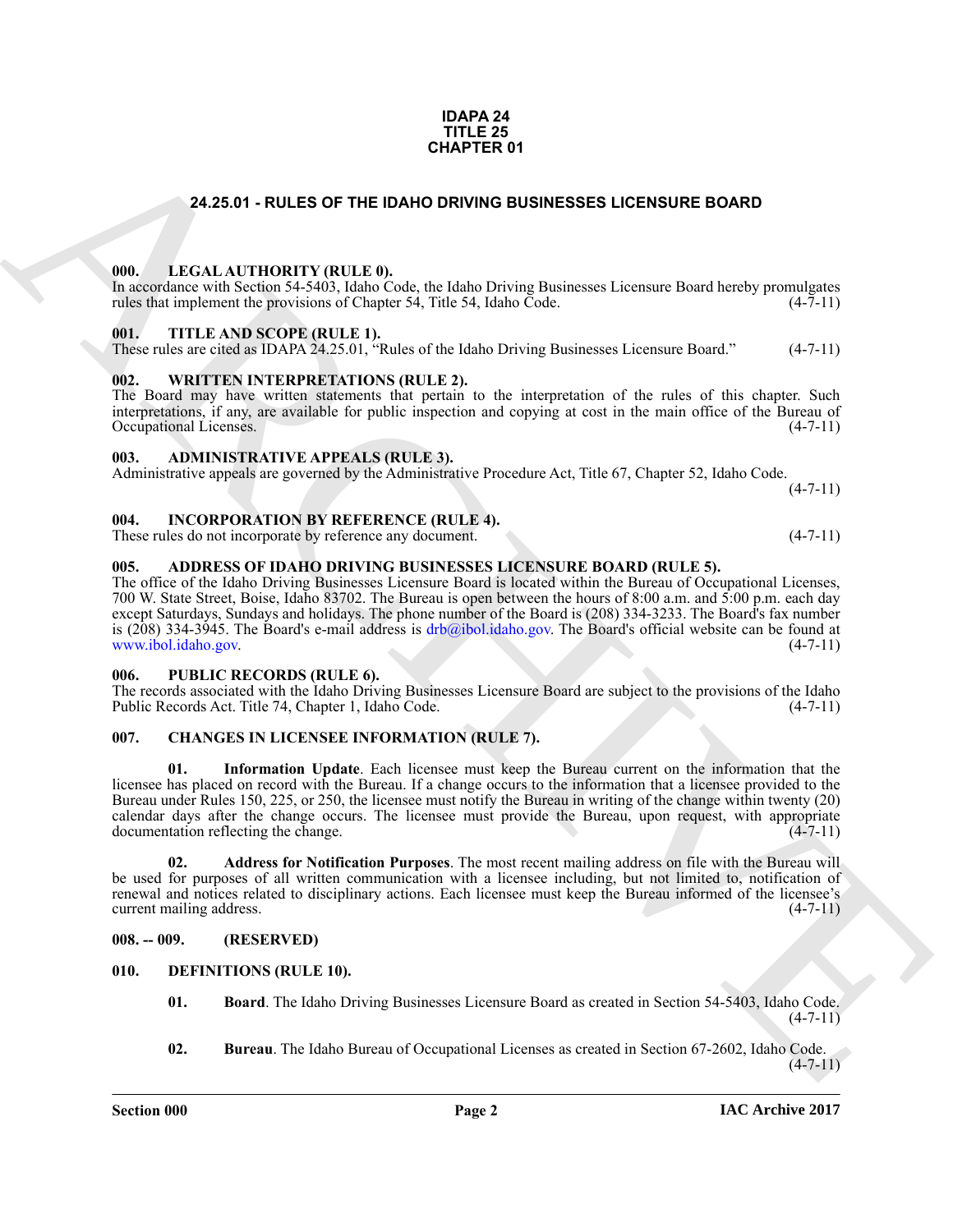#### <span id="page-2-7"></span><span id="page-2-0"></span>**011. -- 099. (RESERVED)**

#### <span id="page-2-12"></span><span id="page-2-11"></span><span id="page-2-10"></span><span id="page-2-1"></span>**100. ORGANIZATION (RULE 100).**

#### <span id="page-2-2"></span>**101. -- 149. (RESERVED)**

#### <span id="page-2-6"></span><span id="page-2-3"></span>**150. APPLICATION (RULE 150).**

### <span id="page-2-4"></span>**151. -- 174. (RESERVED)**

#### <span id="page-2-9"></span><span id="page-2-8"></span><span id="page-2-5"></span>**175. FEES (RULE 175).**

|                   | <b>Bureau of Occupational Licenses</b>                                                                                                                                                                                                                                                                                                                                                                                                                                                                                                                                                                                                                                                                                                                                                                                                                                                                                                                                    | <b>Driving Businesses Licensure Board</b> |
|-------------------|---------------------------------------------------------------------------------------------------------------------------------------------------------------------------------------------------------------------------------------------------------------------------------------------------------------------------------------------------------------------------------------------------------------------------------------------------------------------------------------------------------------------------------------------------------------------------------------------------------------------------------------------------------------------------------------------------------------------------------------------------------------------------------------------------------------------------------------------------------------------------------------------------------------------------------------------------------------------------|-------------------------------------------|
| 03.               | <b>Student</b> . A person aged fourteen and one-half $(14 1/2)$ up to seventeen $(17)$ years.                                                                                                                                                                                                                                                                                                                                                                                                                                                                                                                                                                                                                                                                                                                                                                                                                                                                             | $(4-7-11)$                                |
| $011. - 099.$     | (RESERVED)                                                                                                                                                                                                                                                                                                                                                                                                                                                                                                                                                                                                                                                                                                                                                                                                                                                                                                                                                                |                                           |
| <b>100.</b>       | <b>ORGANIZATION (RULE 100).</b>                                                                                                                                                                                                                                                                                                                                                                                                                                                                                                                                                                                                                                                                                                                                                                                                                                                                                                                                           |                                           |
| 01.               | Meetings. The Board shall meet at least annually at such times and places as designated by the<br>Chairman, or upon the written request of two (2) members of the Board.                                                                                                                                                                                                                                                                                                                                                                                                                                                                                                                                                                                                                                                                                                                                                                                                  | $(4-7-11)$                                |
| a.<br>Idaho Code. | All meetings shall be held in accordance with the Idaho Open Meeting Law, Chapter 23, Title 67,                                                                                                                                                                                                                                                                                                                                                                                                                                                                                                                                                                                                                                                                                                                                                                                                                                                                           | $(4-7-11)$                                |
| $\mathbf{b}$ .    | A minimum of three (3) Board members shall constitute a quorum and may exercise all powers and<br>authority conferred on the Board in order to hold a meeting of the Board. A majority vote of the Board members<br>present at a meeting shall be considered the action of the Board as a whole.                                                                                                                                                                                                                                                                                                                                                                                                                                                                                                                                                                                                                                                                          | $(4-7-11)$                                |
| 02.               | <b>Organization of the Board.</b> At the first meeting of each fiscal year, the Board shall elect from its<br>members a Chairman, who shall assume the duty of the office immediately upon such selection.                                                                                                                                                                                                                                                                                                                                                                                                                                                                                                                                                                                                                                                                                                                                                                | $(4-7-11)$                                |
| a.                | The Chairman shall, when present, preside at all meetings, appoint with the consent of the Board,<br>all committees, and shall otherwise perform all duties pertaining to the office of Chairman. The Chairman shall be an<br>ex-officio member of all committees.                                                                                                                                                                                                                                                                                                                                                                                                                                                                                                                                                                                                                                                                                                        | $(4-7-11)$                                |
| b.                | The Bureau shall provide such services as may be authorized by Chapter 26, Title 67, Idaho Code,<br>and as defined under contract between the Bureau and the Board. The Chief of the Bureau shall act as an agent of the<br>Board and shall be the custodian of all records of the Board.                                                                                                                                                                                                                                                                                                                                                                                                                                                                                                                                                                                                                                                                                 | $(4-7-11)$                                |
| $101. - 149.$     | (RESERVED)                                                                                                                                                                                                                                                                                                                                                                                                                                                                                                                                                                                                                                                                                                                                                                                                                                                                                                                                                                |                                           |
| 150.              | <b>APPLICATION (RULE 150).</b><br>Each applicant for a license, permit, or other authority from the Board must submit a complete application on Board-<br>approved application forms. The application must be accompanied by required fee(s). The Board will not review<br>completed applications received ten (10) or fewer days before a Board meeting. The Board also will not review<br>incomplete applications, including applications submitted without the required fee(s). Further, an applicant must<br>provide, or facilitate the provision of, any supplemental information or documents requested by the Board. Any<br>application on file with the Board where an applicant has failed to respond to a Board request or where the application<br>has lacked activity for twelve (12) consecutive months will be deemed denied and will be terminated upon thirty (30)<br>days written notice to the applicant unless good cause is established to the Board. | $(4-7-11)$                                |
| $151. - 174.$     | (RESERVED)                                                                                                                                                                                                                                                                                                                                                                                                                                                                                                                                                                                                                                                                                                                                                                                                                                                                                                                                                                |                                           |
| 175.              | <b>FEES (RULE 175).</b>                                                                                                                                                                                                                                                                                                                                                                                                                                                                                                                                                                                                                                                                                                                                                                                                                                                                                                                                                   |                                           |
|                   | Fees. The following fees are established by the Board:                                                                                                                                                                                                                                                                                                                                                                                                                                                                                                                                                                                                                                                                                                                                                                                                                                                                                                                    | $(4 - 7 - 11)$                            |
| 01.               |                                                                                                                                                                                                                                                                                                                                                                                                                                                                                                                                                                                                                                                                                                                                                                                                                                                                                                                                                                           |                                           |
| a.                | Initial application processing fee - fifty dollars (\$50).                                                                                                                                                                                                                                                                                                                                                                                                                                                                                                                                                                                                                                                                                                                                                                                                                                                                                                                | $(4-7-11)$                                |
| b.                | Original instructor license fee and renewal fee - fifty dollars (\$50).                                                                                                                                                                                                                                                                                                                                                                                                                                                                                                                                                                                                                                                                                                                                                                                                                                                                                                   | $(4 - 7 - 11)$                            |
| c.                | Instructor apprentice permit fee - fifty dollars (\$50).                                                                                                                                                                                                                                                                                                                                                                                                                                                                                                                                                                                                                                                                                                                                                                                                                                                                                                                  | $(4-7-11)$                                |
| d.                | Original business license fee and renewal fee - five hundred dollars (\$500).                                                                                                                                                                                                                                                                                                                                                                                                                                                                                                                                                                                                                                                                                                                                                                                                                                                                                             | $(4-7-11)$                                |
| e.                | Reinstatement fee is as provided in Section 67-2614, Idaho Code.                                                                                                                                                                                                                                                                                                                                                                                                                                                                                                                                                                                                                                                                                                                                                                                                                                                                                                          | $(3-24-16)$                               |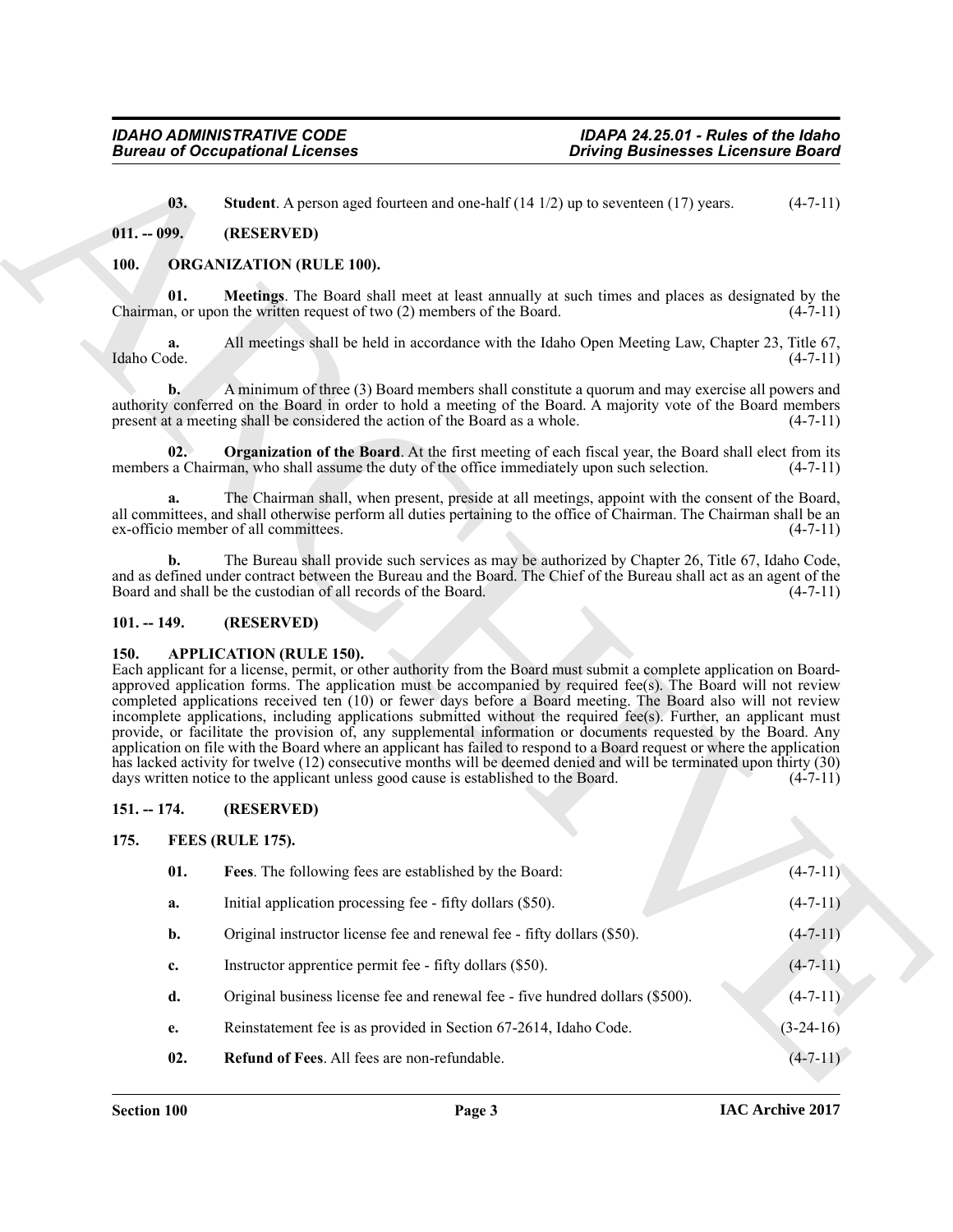<span id="page-3-0"></span>**176. -- 199. (RESERVED)**

#### <span id="page-3-8"></span><span id="page-3-6"></span><span id="page-3-1"></span>**200. RENEWAL OF LICENSE (RULE 200).**

**01. Expiration Date**. A license expires, unless renewed, on the birth date of an individual licensee, and on the anniversary date of the original license for a business, in accordance with Section 67-2614, Idaho Code. Licenses not renewed by those dates will be cancelled in accordance with Section 67-2614, Idaho Code. (4-7-11)

<span id="page-3-7"></span>**02. Application for Renewal**. In order to renew a license, a licensee must annually submit a timely, completed, Board-approved renewal application form and pay the required renewal fees. All renewals are subject to audit. When applying for renewal, the licensee must meet the following requirements: (4-7-11) audit. When applying for renewal, the licensee must meet the following requirements:

**a.** The licensee must certify that the licensee continues to satisfy all requirements for the licensee's type of licensure, as set forth in Rules 225 and 250, and that the licensee is, and has been, in full compliance with Rule 007. The licensee must further certify that the licensee is in compliance with the Board's continuing education requirements.  $(4-7-11)$ requirements.

**b.** An instructor licensee also must certify that the licensee does not suffer from any physical or ondition or disease that would impair the licensee's ability to safely instruct drivers. (4-7-11) mental condition or disease that would impair the licensee's ability to safely instruct drivers.

**c.** Every two (2) years, a driving instructor licensee must obtain a new medical certificate of the kind described in Subsection 250.05. The instructor licensee must annually certify that the licensee is in compliance with the requirements.  $(4-7-11)$ 

**d.** A business licensee that offers a Board-approved instructor apprentice training program must certify that the licensee's program has maintained compliance with the Board's program approval criteria as specified in Rule 275. (4-7-11)

<span id="page-3-9"></span>**03.** Reinstatement. Any license cancelled for failure to renew may be reinstated in accordance with  $77-2614$ , Idaho Code, and subject to Subsection 201.01.c., below. (4-7-11) Section 67-2614, Idaho Code, and subject to Subsection 201.01.c., below.

#### <span id="page-3-3"></span><span id="page-3-2"></span>**201. CONTINUING EDUCATION (RULE 201).**

In order to protect the public health and safety and promote the public welfare, the Board has adopted the following rules for continuing education. (4-7-11) rules for continuing education.

<span id="page-3-4"></span>**01. Continuing Education (CE) Requirement**. Beginning July 1, 2012, each Idaho licensed driving r must annually complete a minimum of eight (8) hours of continuing education. (4-7-11) instructor must annually complete a minimum of eight  $(8)$  hours of continuing education.

**a.** The licensee must certify on the licensee's renewal application that the licensee has complied with the annual CE requirements for the preceding twelve (12) months. The Board may conduct such continuing education audits and require verification of attendance as deemed necessary to ensure compliance with the CE requirements. (4-7-11)

**b.** A licensee is considered to have satisfied the CE requirements for the first renewal of the initial  $(4-7-11)$  $l$  license.  $(4-7-11)$ 

<span id="page-3-5"></span>After July 1, 2012, and prior to reinstatement of a license lapsed, canceled, or otherwise nonrenewed for less than five (5) years, the applicant must provide proof of attendance of eight (8) hours of continuing education for the previous twelve  $(12)$  months. A license that has lapsed, been canceled, or otherwise not renewed for more than five  $(5)$  years may be reinstated in accordance with Section 67-2614, Idaho Code.  $(4-7-11$ more than five  $(5)$  years may be reinstated in accordance with Section 67-2614, Idaho Code.

**EVERY 19. CONSULTERIES AND ACCURACY CONSULTERIES**<br>
17. **THE SECURE CONSULTERIES**<br>
20. **THE SECURE CONSULTERIES**<br>
20. **THE SECURE CONSULTERIES**<br>
20. **THE SECURE CONSULTERIES**<br>
20. **ARCHIVE CONSULTERIES**<br>
20. **ARCHIVE CO 02. Hours**. Credit for continuing education hours will only be given for actual time in attendance or for the time spent participating in the educational activity. One (1) hour of continuing education is equal to sixty (60) minutes. Courses taken by correspondence or on-line may be approved for continuing education if the courses require an exam or other proof of successful completion. Only four (4) hours of the required continuing education may be from correspondence, on-line, or self-study in each renewal period. The remaining hours must be in an interactive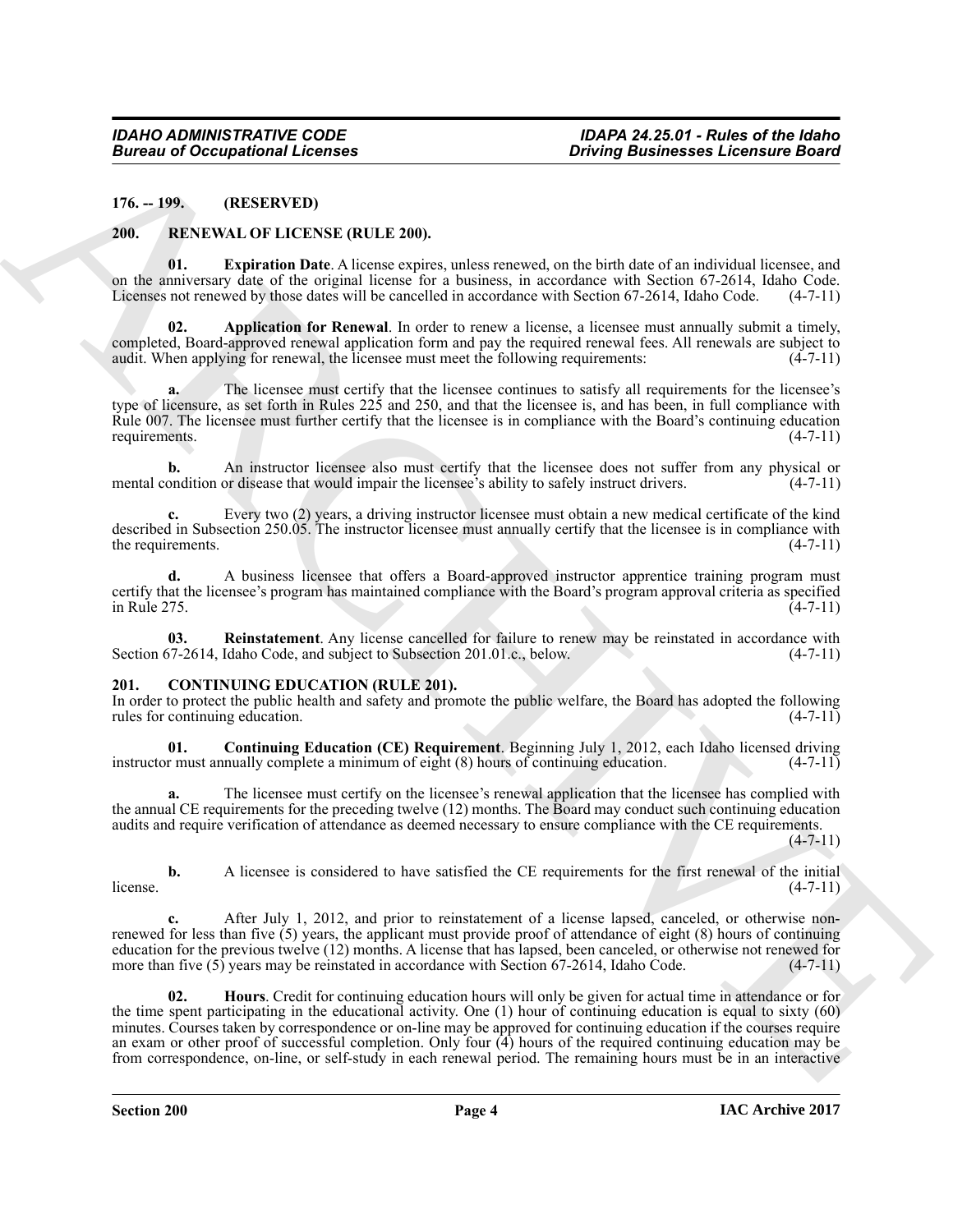<span id="page-4-3"></span>setting that allows participants to communicate directly with the instructor. Each licensee must maintain proof of attendance or successful completion documentation of all continuing education courses for a period of three (3) years.  $(4 - 7 - 11)$ 

Brain and Cocapabilitations of the state and the state and the state and the state and the state of the state of the state of the state of the state of the state of the state of the state of the state of the state of the **03. Providers/Sponsors/Subjects of Continuing Education**. The continuing education must be provided by a nationally or regionally accredited college or university, a national or state driver education and traffic safety association such as the Idaho Association of Professional Driving Businesses, Driving School Association of the Americas, the American Driver Traffic Safety Education Association, and the American Automobile Association, transportation and law enforcement agencies, or other person or entity approved by the Board and must be germane to driver education. (4-7-11)

<span id="page-4-5"></span>**04. Verification of Attendance**. Each licensee must maintain verification of attendance by securing authorized signatures or other documentation from the course instructors or sponsoring institution substantiating any and all hours attended by the licensee.

<span id="page-4-2"></span>**05. Failure to Fulfill the Continuing Education Requirements**. The license will not be renewed for a licensee who fails to certify compliance with CE requirements. A licensee who makes a false attestation regarding compliance with the CE requirements is subject to disciplinary action by the Board. (4-7-11) compliance with the CE requirements is subject to disciplinary action by the Board.

<span id="page-4-4"></span>**Special Exemption**. The Board has authority to make exceptions for reasons of individual hardship, including health, when certified by a medical doctor, or other good cause. Each licensee must provide any information requested by the Board to assist in substantiating hardship cases. This exemption is granted at the sole discretion of the Board.

# <span id="page-4-0"></span>**202 -- 224. (RESERVED)**

## <span id="page-4-6"></span><span id="page-4-1"></span>**225. DRIVING BUSINESS LICENSE (RULE 225).**

A driving business license enables a licensee to operate a driver education business at one (1), principal classroom location as designated in the application. The licensee may also utilize secondary locations for classroom instruction, so long as the business does not conduct driver education at any given secondary location for more than sixty (60) days in a one-year period. A driving business license is not transferable. The business licensee must conspicuously display the license at the business's principal classroom location. Each applicant must apply as required by Rule 150.  $(4 - 7 - 11)$ 

<span id="page-4-7"></span>**01. Applicant Identity**. The applicant must provide such identifying information as may be requested pard including, without limitation, the following: (4-7-11) by the Board including, without limitation, the following:

**a.** The applicant's legal name (i.e., the name of the natural person or business entity to be issued the license) and assumed business name(s), if any. (4-7-11)

**b.** The applicant's social security number, if the applicant has no employees and is a natural person (including a sole proprietor acting under an assumed business name). If the applicant has employees or is not a natural person (e.g., is a general or limited partnership, corporation, limited liability partnership, or limited liability company), then the applicant must provide its employer identification number.  $(4-7-11)$ company), then the applicant must provide its employer identification number.

**c.** The names and addresses of the applicant's officers and shareholders having a twenty-five percent (25%) or greater ownership interest (if a corporation), members and managers (if a limited liability company), and partners (if a partnership).  $(4-7-11)$ 

**d.** The applicant's contact information, including its mailing address, physical address, and telephone (4-7-11) number.  $(4-7-11)$ 

<span id="page-4-8"></span>**02. Criminal History Background Check**. The applicant, if a natural person, and all persons listed under Paragraph 225.01.c. and Subsection 225.05 of these rules, must submit to a current, fingerprint-based criminal history check conducted by an organization approved by the Board. Each applicant must ensure that such persons submit a full set of their fingerprints, and any relevant fees, to the Bureau which will forward the fingerprints and fees to the organization that conducts the fingerprint based criminal history background check. The application will not be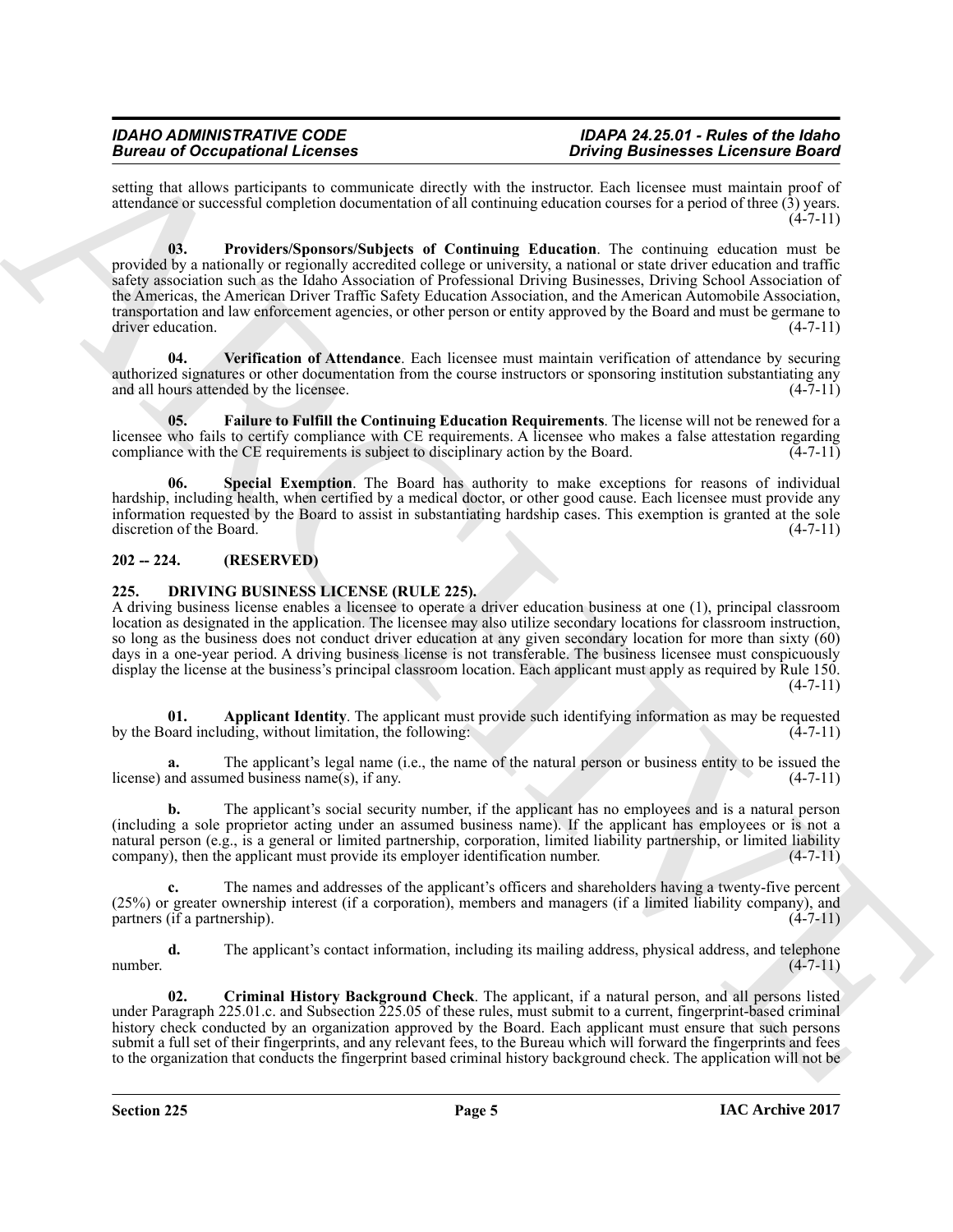processed until the Bureau has received the completed fingerprint-based criminal history background checks. (3-20-14)

<span id="page-5-1"></span>**03. Classroom Locations and Certificates of Occupancy**. Each applicant must list all principal and secondary classroom locations to be utilized by the business. The applicant must provide a certificate of occupancy issued to the building/room by the local fire marshal or the fire marshal's designated agent, for each classroom location other than a location in a public or private school building, government building, church, or synagogue.

 $(4 - 7 - 11)$ 

**04. Certificate of Vehicle Insurance**. The certificate of vehicle insurance for each vehicle utilized by the driving business for driver education must accompany the application. The minimum coverage will include:

 $(4 - 7 - 11)$ 

<span id="page-5-0"></span>**a.** Medical Payment for each person - five thousand dollars (\$5,000); and either (4-7-11)

**b.** Limit of liability (Combined single limit) - five hundred thousand (\$500,000) to apply to bodily d/or property damage; or (4-7-11) injury and/or property damage; or

<span id="page-5-2"></span>**c.** Limit of liability (Split limit). Bodily injury - two hundred-fifty thousand (\$250,000) per person/ five hundred thousand (\$500,000) each accident; Property damage - two hundred-fifty thousand (\$250,000) each accident. (4-7-11) accident. (4-7-11)

Borows of Occupations I Leonards<br>
Solven and the state of the state of the state of the state of the state of the state of the state of the state of the state of the state of the state of the state of the state of the sta **05. Licensed Instructors**. Before beginning to offer driver education, and at all times while offering driver education, a driving business must employ or have contracted with one (1) or more licensed driving instructors to teach the classroom instruction phase and behind-the-wheel training phase of the driver education to be provided by the business. A driving business must submit to the Bureau a current list of such licensed instructors with applications for original licensure and reinstatement. A driving business must keep such list current and available for inspection upon request by the board or its authorized agent. The list must be kept at its primary place of business and retained for five (5) years. (3-29-17) retained for five (5) years.

<span id="page-5-3"></span>**06. Vehicles**. An applicant for a driving business license must submit to the Bureau a list of the vehicles that the business will utilize when offering driver education. A business licensee may not utilize vehicles that do not appear on the list. Each vehicle must have dual control brake pedals, safety restraints for all passengers, a side view mirror on each side of the vehicle, and an additional rear view mirror or compatible viewing device for the exclusive use of the instructor. A driving business must ensure that students are not allowed in a listed vehicle unless<br>the vehicle is in a safe and proper operating condition. (4-7-11) the vehicle is in a safe and proper operating condition.

**a.** Initial Inspection. An applicant may not include a vehicle on a business's vehicle list unless the vehicle has passed a vehicle inspection performed by an ASE mechanic or vehicle technician within the two (2) month period preceding the application. The inspection must be documented on the Board-approved inspection form included at Appendix A to these rules, or on such other similar forms as may be approved by the Board. The person who inspected the vehicle must sign the form, certifying that the vehicle generally is in a safe and proper operating condition, and that each inspected item passed inspection or, if found to be in need of repair, was repaired on a given date. The application must be accompanied by a separate, signed form for each listed vehicle. (4-7-11) date. The application must be accompanied by a separate, signed form for each listed vehicle.

**b.** Annual Inspection. A business licensee must ensure that each vehicle passes an inspection every twelve (12) months, and that the inspection is performed by an ASE mechanic or vehicle technician documented on the Board-approved form referenced in Paragraph 225.06.a. of these rules. If a vehicle fails an annual inspection, the business licensee must withdraw the vehicle from service. The business licensee may not use the vehicle for behindthe-wheel training until the vehicle passes a subsequent inspection and the business licensee has submitted to the Bureau the inspection form evidencing that the vehicle has passed. (4-7-11) Bureau the inspection form evidencing that the vehicle has passed.

**c.** Incident Inspection. If a vehicle incident occurs that requires an investigation and report by law enforcement, or in which the damage exceeds one thousand five hundred dollars (\$1,500), the business licensee must withdraw the vehicle from service. The business licensee may not use the vehicle for behind-the-wheel training until the vehicle passes inspection by an ASE mechanic or vehicle technician and the business licensee has submitted to the Bureau the inspection form evidencing that the vehicle has passed. (4-7-11) the Bureau the inspection form evidencing that the vehicle has passed.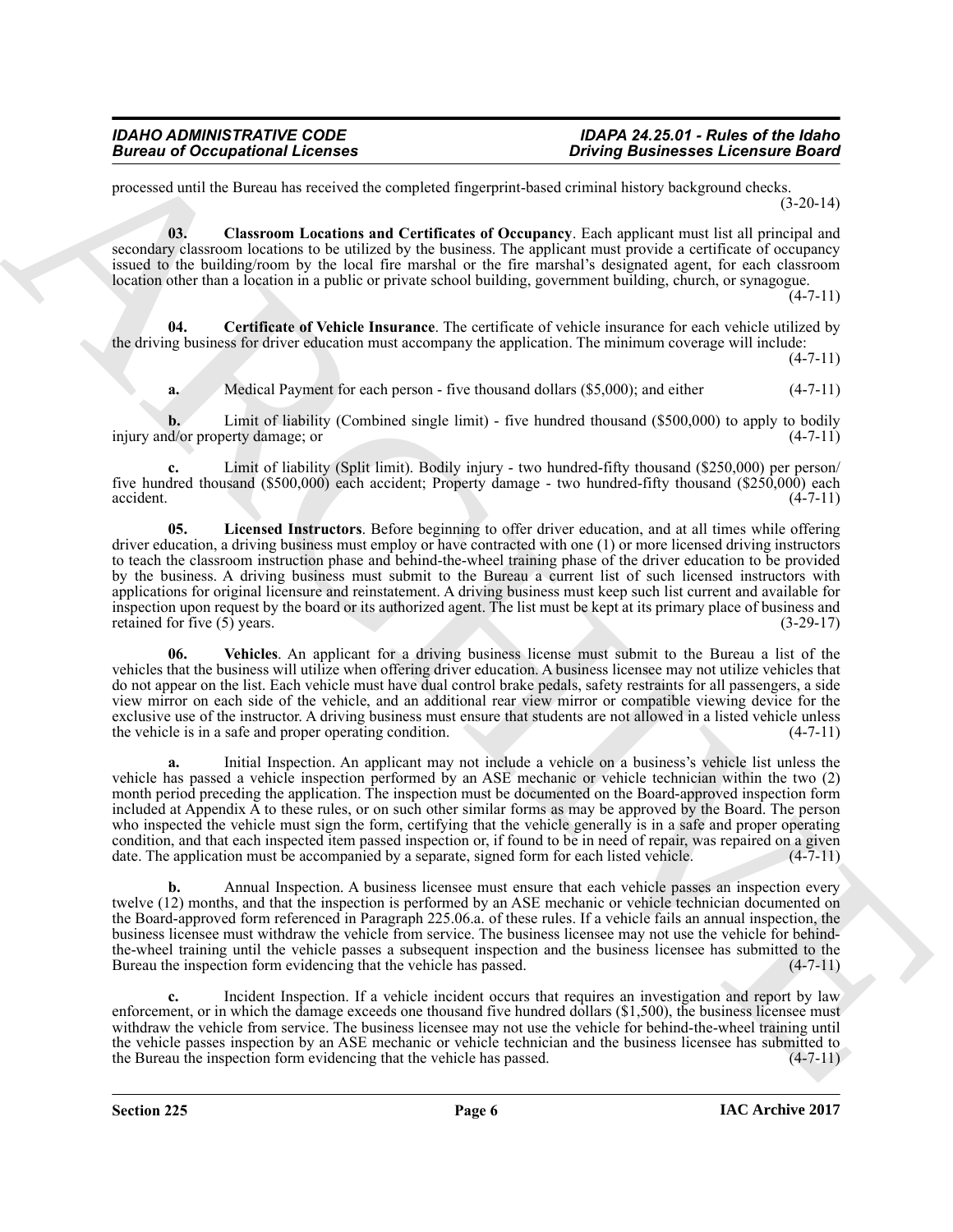<span id="page-6-9"></span><span id="page-6-7"></span>

|  | Not less than thirty (30) hours of classroom instruction; and | $(4-7-11)$ |
|--|---------------------------------------------------------------|------------|
|--|---------------------------------------------------------------|------------|

#### <span id="page-6-8"></span><span id="page-6-6"></span><span id="page-6-5"></span><span id="page-6-4"></span><span id="page-6-3"></span><span id="page-6-2"></span><span id="page-6-1"></span><span id="page-6-0"></span>**226. DRIVING BUSINESS -- MINIMUM CURRICULUM COMPONENTS (RULE 226).**

|                | <b>Bureau of Occupational Licenses</b>                                                                                                            | <b>Driving Businesses Licensure Board</b>                                                                                                                                                                                                                                                                                                                                                                                                                                               |                |  |  |  |
|----------------|---------------------------------------------------------------------------------------------------------------------------------------------------|-----------------------------------------------------------------------------------------------------------------------------------------------------------------------------------------------------------------------------------------------------------------------------------------------------------------------------------------------------------------------------------------------------------------------------------------------------------------------------------------|----------------|--|--|--|
| d.             | similar language that clearly designates the vehicle as a driver training vehicle.                                                                | Signage. The business licensee must ensure that the outside of each vehicle is equipped with safely<br>secured signs. Signs must include "Student Driver," "Driver Education," "Driver Training," "Driving School," or                                                                                                                                                                                                                                                                  | $(4-7-11)$     |  |  |  |
| 07.            | Rule 226, and shall consist of:                                                                                                                   | <b>Course of Instruction.</b> Each applicant, for an original business license, must provide with its<br>application the course of instruction the applicant will use when instructing students. The applicant must demonstrate,<br>to the Board's satisfaction, that the course of instruction is designed to produce safe and effective drivers and is<br>educationally sound. The course of instruction must be based on the minimum curriculum components outlined in<br>$(4-7-11)$ |                |  |  |  |
| a.             | Not less than thirty (30) hours of classroom instruction; and                                                                                     |                                                                                                                                                                                                                                                                                                                                                                                                                                                                                         | $(4-7-11)$     |  |  |  |
| $\mathbf{b}$ . | Not less than six (6) hours of behind-the-wheel practice driving; and                                                                             |                                                                                                                                                                                                                                                                                                                                                                                                                                                                                         | $(4-7-11)$     |  |  |  |
|                | student drivers, etc.) driving the vehicle.                                                                                                       | Not less than six (6) hours of student, in-vehicle observation of other persons (e.g., parents, other                                                                                                                                                                                                                                                                                                                                                                                   | $(4-7-11)$     |  |  |  |
| 08.            |                                                                                                                                                   | <b>On-line Instruction</b> . In addition to, or in lieu of offering classroom instruction at a physical<br>classroom location, a business licensee may offer classroom instruction to students via the internet. While a business<br>licensee may utilize a third party to offer on-line classroom instruction, the business licensee is responsible for<br>ensuring that the instruction content meets the requirements of these rules and is approved by the Board. (3-29-17)         |                |  |  |  |
| 09.            | instructor apprenticeship training program under the conditions specified in Rule 275.                                                            | Instructor Apprenticeship Training Program. A driving business may offer a Board-approved                                                                                                                                                                                                                                                                                                                                                                                               | $(4-7-11)$     |  |  |  |
| 226.           | DRIVING BUSINESS -- MINIMUM CURRICULUM COMPONENTS (RULE 226).<br>driver education curriculum include the following minimum curriculum components: | In order to assure consistency among driving businesses, it is necessary that every business licensee ensure that its                                                                                                                                                                                                                                                                                                                                                                   | $(4-7-11)$     |  |  |  |
| 01.            | <b>Component One for Classroom.</b>                                                                                                               |                                                                                                                                                                                                                                                                                                                                                                                                                                                                                         | $(4-7-11)$     |  |  |  |
| a.             | Conducting a parent/student orientation and course overview.                                                                                      |                                                                                                                                                                                                                                                                                                                                                                                                                                                                                         | $(4-7-11)$     |  |  |  |
| 02.            | <b>Component Two for Classroom.</b>                                                                                                               |                                                                                                                                                                                                                                                                                                                                                                                                                                                                                         | $(4-7-11)$     |  |  |  |
| a.             | Identifying vehicle gauges, alert, and warning symbols.                                                                                           |                                                                                                                                                                                                                                                                                                                                                                                                                                                                                         | $(4-7-11)$     |  |  |  |
| b.             | Preparing to drive.                                                                                                                               |                                                                                                                                                                                                                                                                                                                                                                                                                                                                                         | $(4-7-11)$     |  |  |  |
| c.             | Protecting occupants.                                                                                                                             |                                                                                                                                                                                                                                                                                                                                                                                                                                                                                         | $(4-7-11)$     |  |  |  |
| 03.            | <b>Component Three for Classroom.</b>                                                                                                             |                                                                                                                                                                                                                                                                                                                                                                                                                                                                                         | $(4 - 7 - 11)$ |  |  |  |
| a.             | Identifying road signs and signals.                                                                                                               |                                                                                                                                                                                                                                                                                                                                                                                                                                                                                         | $(4 - 7 - 11)$ |  |  |  |
| b.             | Identifying lane markings.                                                                                                                        |                                                                                                                                                                                                                                                                                                                                                                                                                                                                                         | $(4-7-11)$     |  |  |  |
| 04.            | <b>Component Four for Classroom.</b>                                                                                                              |                                                                                                                                                                                                                                                                                                                                                                                                                                                                                         | $(4 - 7 - 11)$ |  |  |  |
| a.             | Understanding basic traffic laws, including right-of-way rules.                                                                                   |                                                                                                                                                                                                                                                                                                                                                                                                                                                                                         | $(4-7-11)$     |  |  |  |
| 05.            | <b>Component Five for Classroom.</b>                                                                                                              |                                                                                                                                                                                                                                                                                                                                                                                                                                                                                         | $(4 - 7 - 11)$ |  |  |  |
| a.             | Using good habits for reduced risk driving.                                                                                                       |                                                                                                                                                                                                                                                                                                                                                                                                                                                                                         | $(4 - 7 - 11)$ |  |  |  |
| b.             | Using time and space management systems and strategies.                                                                                           |                                                                                                                                                                                                                                                                                                                                                                                                                                                                                         | $(4-7-11)$     |  |  |  |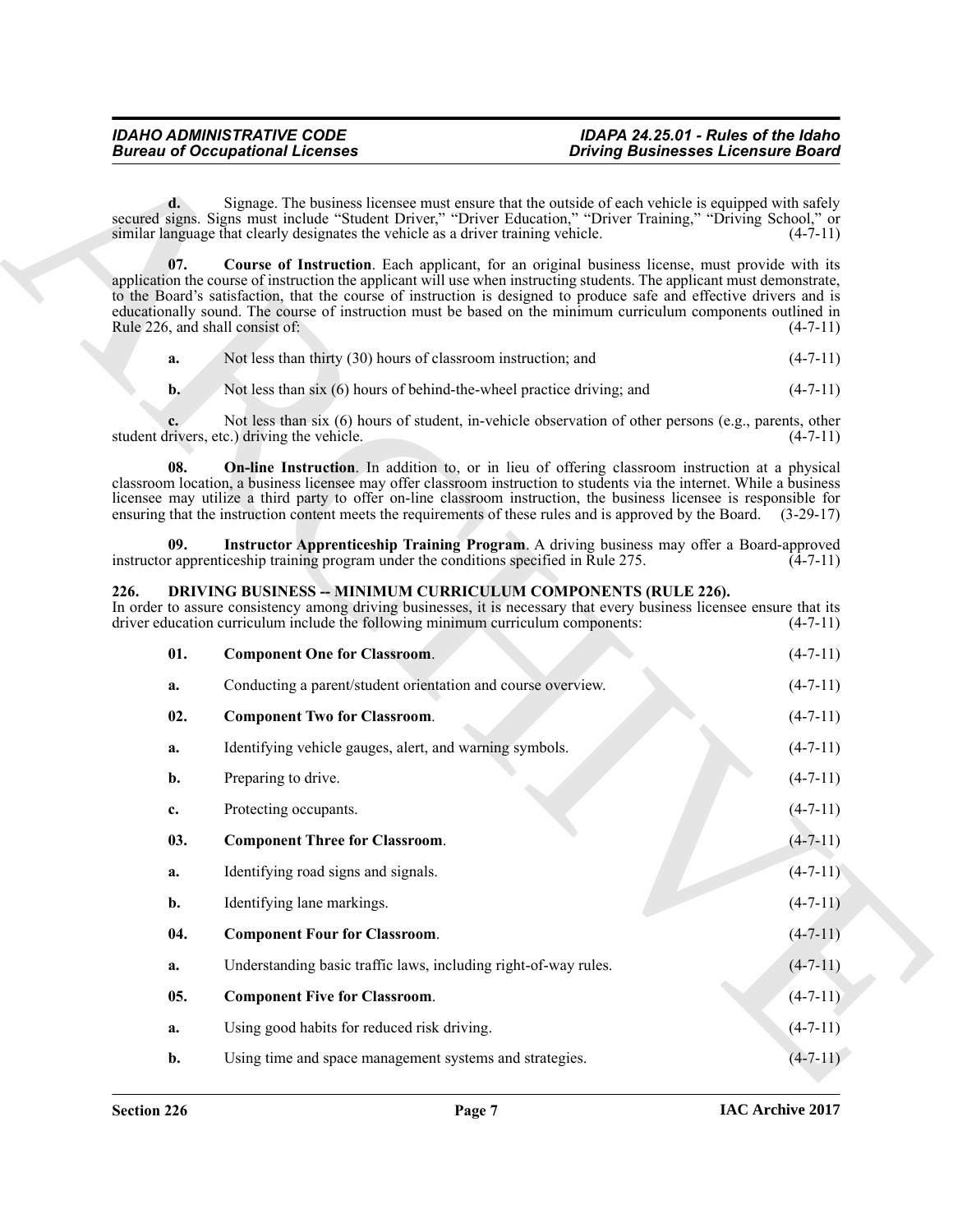<span id="page-7-5"></span><span id="page-7-4"></span><span id="page-7-3"></span><span id="page-7-2"></span><span id="page-7-1"></span><span id="page-7-0"></span>

|                | <b>Bureau of Occupational Licenses</b>                                          | <b>Driving Businesses Licensure Board</b> |
|----------------|---------------------------------------------------------------------------------|-------------------------------------------|
| 06.            | <b>Component Six for Classroom.</b>                                             | $(4-7-11)$                                |
| a.             | Explaining the effect of gravity and energy of motion on a vehicle.             | $(4-7-11)$                                |
| b.             | Understanding procedures to maintain vehicle balance and traction.              | $(4-7-11)$                                |
| c.             | Identify strategies to negotiate hills and curves.                              | $(4-7-11)$                                |
| 07.            | <b>Component Seven for Classroom.</b>                                           | $(4-7-11)$                                |
| a.             | Identifying strategies to use when driving in rural and urban environments.     | $(4-7-11)$                                |
| $\mathbf{b}$ . | Identifying strategies to use when driving on freeways.                         | $(4-7-11)$                                |
| 08.            | <b>Component Eight for Classroom.</b>                                           | $(4-7-11)$                                |
| a.             | Identifying strategies to use when driving in bad weather.                      | $(4-7-11)$                                |
| b.             | Identifying strategies to use when encountering roadside emergencies.           | $(4-7-11)$                                |
| 09.            | <b>Component Nine for Classroom.</b>                                            | $(4-7-11)$                                |
| a.             | Understanding ways to cooperate with other roadway users, including bicyclists. | $(4-7-11)$                                |
| b.             | Identifying responsibilities after a collision.                                 | $(4-7-11)$                                |
| c.             | Identifying the procedure for obtaining a driver's license.                     | $(4-7-11)$                                |
| d.             | Identifying and avoiding common driver distractions.                            | $(4-7-11)$                                |
| e.             | Identifying ways to prevent drowsiness while driving.                           | $(4-7-11)$                                |
| f.             | Resisting aggressive driving behaviors.                                         | $(4-7-11)$                                |
| 10.            | <b>Component Ten for Classroom.</b>                                             | $(4-7-11)$                                |
| a.             | Explaining the effects of alcohol on the body.                                  | $(4-7-11)$                                |
| b.             | Explaining the effects of alcohol on the driving task.                          | $(4-7-11)$                                |
| c.             | Correlating drinking and driving with vehicle crashes.                          | $(4 - 7 - 11)$                            |
| d.             | Identifying Idaho laws related to drinking and driving.                         | $(4 - 7 - 11)$                            |
| e.             | Explaining the dangers of alcohol and other drug use.                           | $(4 - 7 - 11)$                            |
| 11.            | <b>Component Eleven for In-Car.</b>                                             | $(4-7-11)$                                |
| a.             | Performing pre-drive procedure.                                                 | $(4 - 7 - 11)$                            |
| b.             | Identifying vehicle controls.                                                   | $(4-7-11)$                                |
| $\mathbf{c}$ . | Starting the vehicle.                                                           | $(4-7-11)$                                |
|                |                                                                                 |                                           |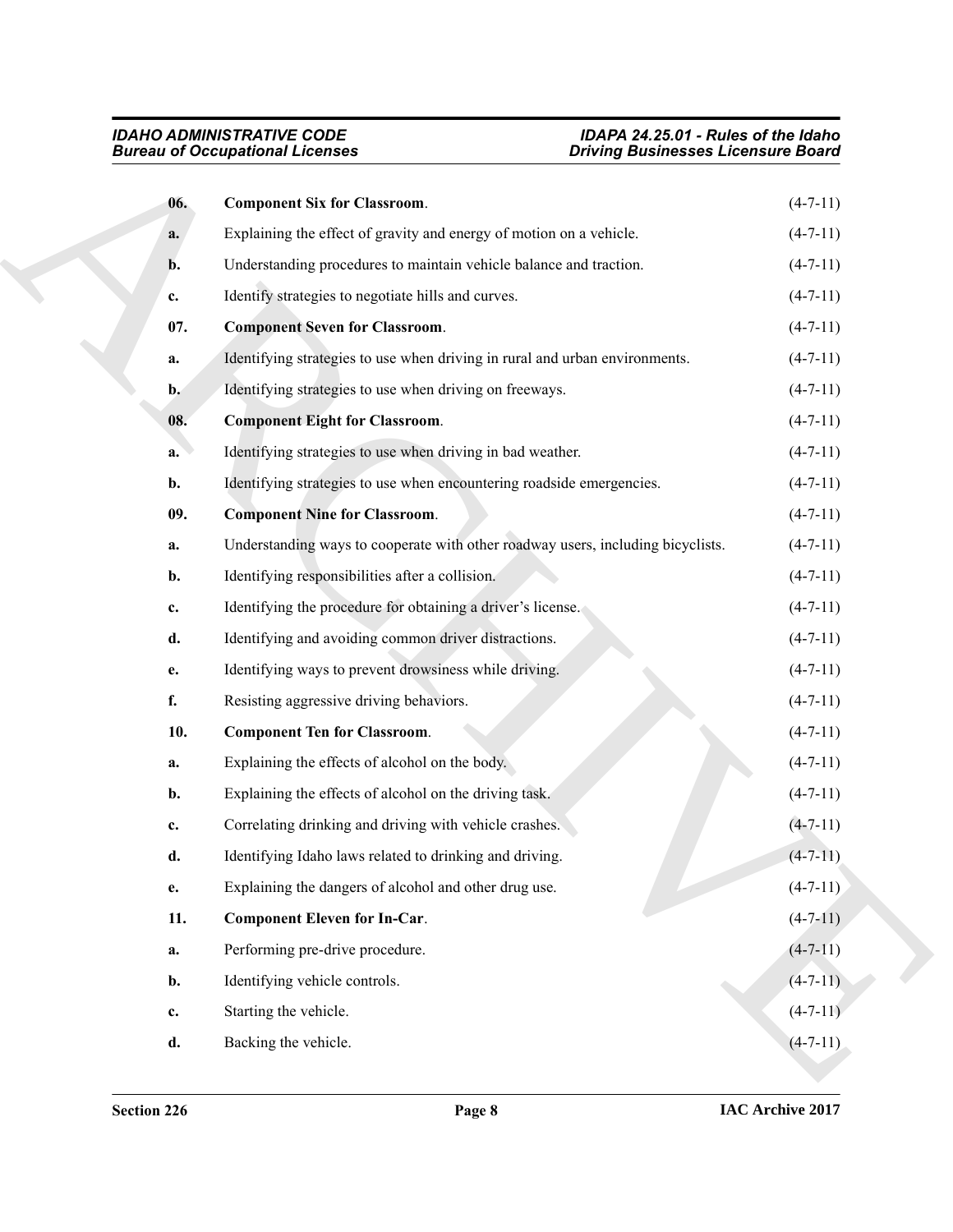<span id="page-8-7"></span><span id="page-8-6"></span>

| <b>IDAHO ADMINISTRATIVE CODE</b>       |  |
|----------------------------------------|--|
| <b>Bureau of Occupational Licenses</b> |  |

|      |             | <b>Bureau of Occupational Licenses</b>                                                                                                                                                                                                                                                                           | <b>Driving Businesses Licensure Board</b> |
|------|-------------|------------------------------------------------------------------------------------------------------------------------------------------------------------------------------------------------------------------------------------------------------------------------------------------------------------------|-------------------------------------------|
|      | е.          | Demonstrating approved steering technique.                                                                                                                                                                                                                                                                       | $(4-7-11)$                                |
|      | f.          | Smoothly stopping the vehicle.                                                                                                                                                                                                                                                                                   | $(4-7-11)$                                |
|      | g.          | Demonstrating proper signaling and turning technique.                                                                                                                                                                                                                                                            | $(4-7-11)$                                |
|      | h.          | Recognizing relevant signs and markings.                                                                                                                                                                                                                                                                         | $(4-7-11)$                                |
|      | i.          | Distinguishing between four-way and two-way stops.                                                                                                                                                                                                                                                               | $(4-7-11)$                                |
|      | 12.         | <b>Component Twelve for In-Car.</b>                                                                                                                                                                                                                                                                              | $(4 - 7 - 11)$                            |
|      | a.          | Negotiating controlled and uncontrolled intersections.                                                                                                                                                                                                                                                           | $(4-7-11)$                                |
|      | b.          | Negotiating hills and curves.                                                                                                                                                                                                                                                                                    | $(4-7-11)$                                |
|      | $c_{\cdot}$ | Angle parking in a parking lot.                                                                                                                                                                                                                                                                                  | $(4-7-11)$                                |
|      | d.          | Driving in rural environment.                                                                                                                                                                                                                                                                                    | $(4-7-11)$                                |
|      | e.          | Making lane changes.                                                                                                                                                                                                                                                                                             | $(4-7-11)$                                |
|      | 13.         | <b>Component Thirteen for In-Car.</b>                                                                                                                                                                                                                                                                            | $(4-7-11)$                                |
|      | a.          | Driving in an urban environment (with one-way and two-way streets, if available).                                                                                                                                                                                                                                | $(4-7-11)$                                |
|      | b.          | Dealing with signal lights, pedestrians, and city traffic.                                                                                                                                                                                                                                                       | $(4-7-11)$                                |
|      | c.          | Performing a perpendicular park.                                                                                                                                                                                                                                                                                 | $(4-7-11)$                                |
|      | d.          | Merging onto the freeway.                                                                                                                                                                                                                                                                                        | $(4-7-11)$                                |
|      | e.          | Driving on the freeway.                                                                                                                                                                                                                                                                                          | $(4-7-11)$                                |
|      | f.          | Exiting the freeway and merging with traffic on surface streets.                                                                                                                                                                                                                                                 | $(4-7-11)$                                |
|      | 14.         | <b>Component Fourteen for In-Car.</b>                                                                                                                                                                                                                                                                            | $(4-7-11)$                                |
|      | a.          | Performing a parallel park/street park.                                                                                                                                                                                                                                                                          | $(4-7-11)$                                |
|      | b.          | Performing turnabouts.                                                                                                                                                                                                                                                                                           | $(4 - 7 - 11)$                            |
|      | c.          | Passing another vehicle.                                                                                                                                                                                                                                                                                         | $(4 - 7 - 11)$                            |
|      | d.          | Driving independently with the instructor.                                                                                                                                                                                                                                                                       | $(4 - 7 - 11)$                            |
| 227. |             | DRIVING BUSINESS - COURSE OF INSTRUCTION (RULE 227).                                                                                                                                                                                                                                                             |                                           |
|      | 01.         | Student Permit Required. No enrollee of any class D driver's training course will be allowed to<br>attend classes or participate in driving instruction unless he has obtained a class D driver's training instruction permit,<br>or a class D instruction permit, as provided in Section 49-307(4), Idaho Code. | $(4-7-11)$                                |
|      | 02.         | In-Car Documentation. A business licensee must ensure that each listed vehicle contains<br>documentation that identifies each student and the student's permit number. Permits will be given to the students<br>following the completion of the course and used during the required graduate licensing process.  | $(4-7-11)$                                |
|      | 03.         | <b>Maximum Daily Driving and Observation Time.</b> Neither a business licensee nor an instructor                                                                                                                                                                                                                 |                                           |

# <span id="page-8-5"></span><span id="page-8-4"></span><span id="page-8-1"></span><span id="page-8-0"></span>**227. DRIVING BUSINESS - COURSE OF INSTRUCTION (RULE 227).**

### <span id="page-8-3"></span><span id="page-8-2"></span>**03. Maximum Daily Driving and Observation Time**. Neither a business licensee nor an instructor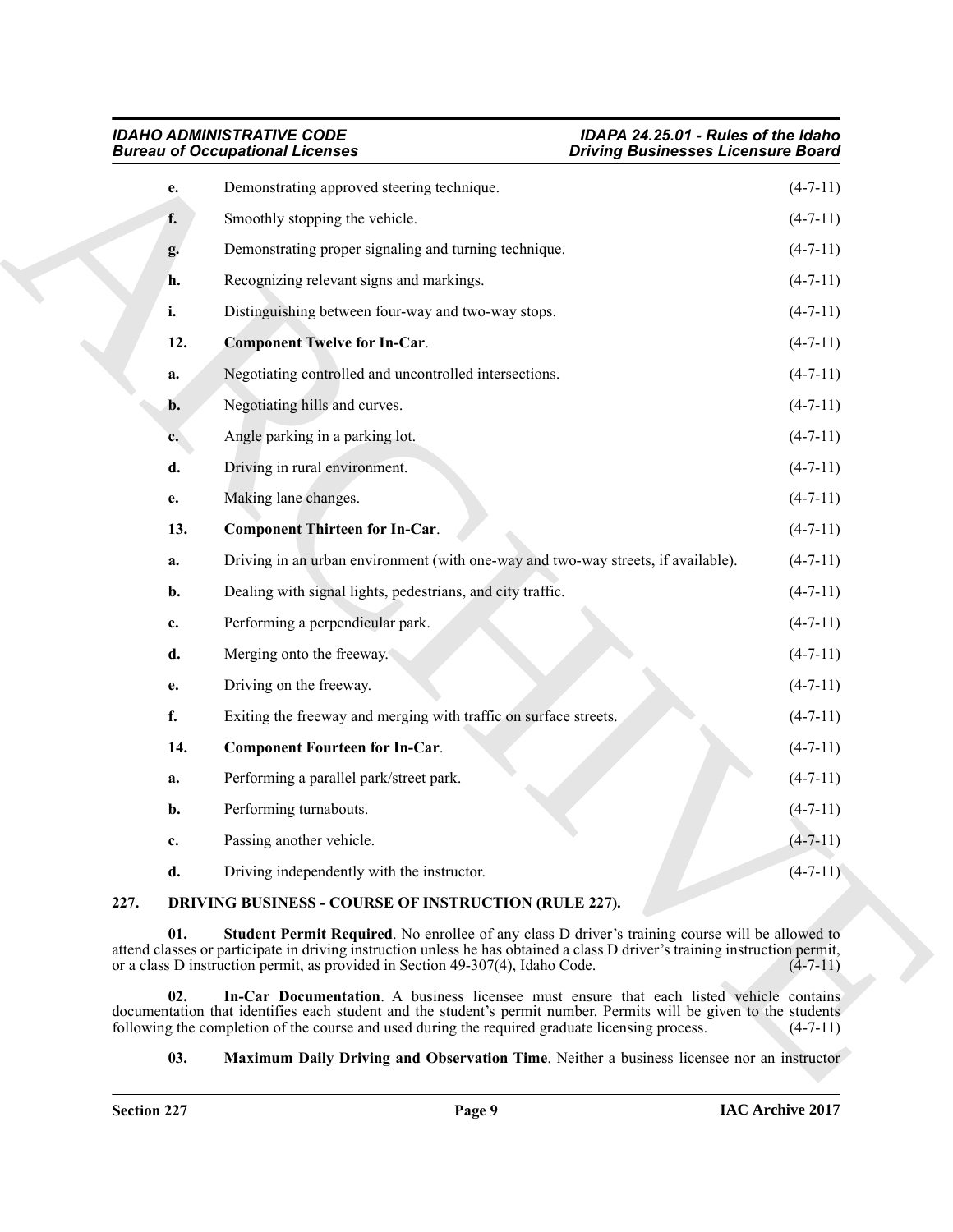licensee may permit an enrolled student to receive more than two (2) hours of behind-the-wheel driving time per day. Maximum observation time is two (2) hours per student, per day, and may be completed with a parent or legal guardian.  $(4-7-11)$ guardian.  $(4-7-11)$ 

<span id="page-9-5"></span>**04. Maximum Number of Students In Vehicle**. Neither a business licensee nor an instructor licensee may permit more than three  $(3)$  students in a vehicle at one  $(1)$  time.  $(4-7-11)$ 

<span id="page-9-4"></span><span id="page-9-3"></span>**05.** Grading Criteria. A business licensee may not permit a student to graduate from the business's driver education program unless the student has achieved an eighty percent (80%) or higher in each of the three (3) course areas described in Subsection 225.07. The business licensee must utilize written grading criteria for each of the minimum components in Rule 226. Criteria may include student attitude and such other criteria as the driving business may deem appropriate. The business licensee must maintain records of the student's grades. (4-7-11)

Branco are Conception of the results of the state of the state of the state of the state of the state of the state of the state of the state of the state of the state of the state of the state of the state of the state of **06. Driving Log**. Each driving instructor must complete a log for each student's behind-the-wheel driving and each driving business licensee must ensure that its driving instructors complete the log. The log must include, for each student, at least the student's name, birthdate, phone number, driving permit number, class date, instructor's name, lesson objective, total instruction time, total observation time, final grade, and date the student  $p$ assed.  $(4-7-11)$ 

<span id="page-9-8"></span>**07. Reporting**. A business licensee will send student performance information as prescribed by the Idaho Division of Motor Vehicles (DMV) to the DMV no later than five (5) p.m. on the third business day following completion of the course. (3-29-17) completion of the course.

<span id="page-9-6"></span>**08. Parental Involvement**. Each business licensee should encourage parental involvement in the education of the student. (4-7-11)

<span id="page-9-7"></span>**09.** Record Retention. The business licensee must maintain all logs and other records required under Rule 227 for at least three (3) years from date on which the student completes, or is no longer enrolled in, the business's driver education course. The business licensee may not release these records without written consent from the student and the student's parent or legal guardian. The Board and its agents, however, may inspect these records at any time. (4-7-11) any time.  $(4-7-11)$ 

#### <span id="page-9-9"></span><span id="page-9-0"></span>**228. DRIVING BUSINESS - INITIAL AUDIT (RULE 228).**

After July 1, 2009, all new driving business licensees issued licenses will automatically be audited for compliance with the Board's laws and rules following their first renewal. (4-7-11) with the Board's laws and rules following their first renewal.

### <span id="page-9-1"></span>**229. -- 249. (RESERVED)**

### <span id="page-9-10"></span><span id="page-9-2"></span>**250. DRIVING INSTRUCTOR LICENSE (RULE 250).**

**01. Application**. Each applicant for a driving instructor license must apply as required by Rule 150. Each applicant is required to provide his name, date of birth, and contact information, including mailing address and telephone number, on the Board-approved application form. (4-7-11)

<span id="page-9-14"></span><span id="page-9-12"></span><span id="page-9-11"></span>**02.** Age. An applicant for a driving instructor license must be at least twenty-one (21) years old.

 $(4 - 7 - 11)$ 

**03. Driving Record and Drivers License**. Each applicant must submit a copy of a valid driver's license in good standing and a copy of a satisfactory driving record. An unsatisfactory record includes, but is not limited to, two (2) moving violations in the past twelve (12) months, or suspension or revocation of a driver's license in the last thirty-six (36) months, or a conviction involving alcohol or controlled substances within the last thirty-six  $(36)$  months.  $(4-7-11)$ 

<span id="page-9-13"></span>**04. Criminal History Background Check**. Each applicant must submit to a current, fingerprint-based criminal history check conducted by an organization approved by the Board. Each applicant must submit a full set of the applicant's fingerprints, and any relevant fees, to the Bureau which will forward the fingerprints and fees to the organization that conducts the fingerprint based criminal history background check. The application will not be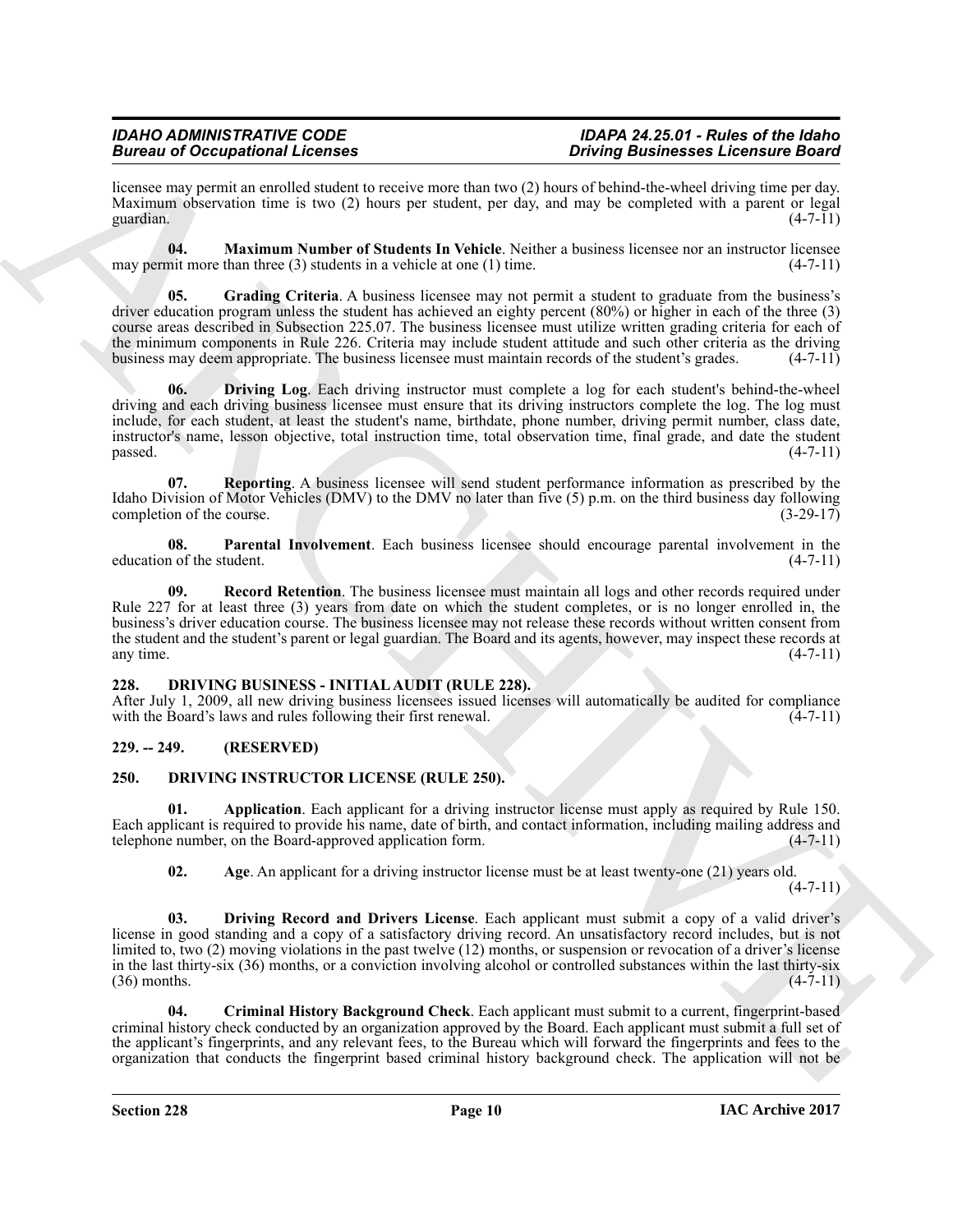<span id="page-10-3"></span>processed until the completed fingerprint-based criminal history background check has been received. (3-20-14)

**05. Medical Certificate**. A driving instructor licensee may not provide in-vehicle instruction to students if the instructor suffers from a medical condition that may impair the instructor's ability to safely instruct student drivers. Accordingly, each applicant for an instructor's license must obtain a medical examination performed by a licensed medical professional. The examination must be completed within two (2) years preceding the application. The applicant must submit a medical examiner's certificate, issued and signed by a licensed, qualified medical professional documenting that the examination occurred and that the applicant does not suffer from any physical or mental condition or disease that would impair the applicant's ability to safely instruct student drivers. If a medical condition exists, the applicant must re-certify as the medical professional requires and submit that information to the Board. (3-29-17) information to the Board.

<span id="page-10-1"></span>**06. Education**. Each applicant must submit written evidence, satisfactory to the Board, of having graduated from a high school or a regionally or nationally accredited college or university, or of having obtained a GED. GED. (4-7-11)

<span id="page-10-2"></span>**07. Instructor Apprenticeship Training Program**. Applicants for licensure must demonstrate to the Board's satisfaction that they have successfully completed all required classroom instruction and behind-the-wheel training hours from a Board-approved instructor apprenticeship training program or have met the requirements for a waiver of the apprenticeship training program as set forth in these rules. The applicant must have undertaken and completed the apprenticeship training program within the five (5) year period immediately preceding the application.  $(4-11-15)$ 

**a.** Proof of successful completion must include written certificate from a Board-approved apprenticeship training program certifying that the applicant has satisfactorily completed the program. An applicant need not have completed all required classroom instruction and behind-the-wheel training hours through a single program so long as the last program attended by the applicant ensures itself, and its business licensee certifies to the Board that the applicant has satisfactorily completed all required hours through Board-approved apprenticeship training programs. (4-7-11) training programs.

Biomass of Occupations I. Leonard Compatibility (when the three control in the state of the state of the state of the state of the state of the state of the state of the state of the state of the state of the state of the **b.** A person may not enroll in an apprenticeship training program unless the person has applied for, paid for, and obtained an apprenticeship permit from the Board. The applicant must apply on Board-approved forms, which must identify the applicant and the business licensee in whose approved apprenticeship training program the applicant will be enrolled. The individual applicant must establish that they are at least twenty-one  $(21)$  years old, hold a valid driver's license and a satisfactory driver license record, have passed a fingerprint based criminal history background check, and have obtained a medical certificate consistent with the requirements of Subsections 250.02 through 250.05. An apprenticeship permit automatically expires one (1) year after issuance. The Board also may suspend or revoke an apprenticeship permit, and refuse to issue another permit, if the permittee engages in any act or omission that would subject the permittee to discipline if the permittee had an instructor's license. No one may be a permittee for more than three (3) years. (3-20-14) permittee for more than three  $(3)$  years.

<span id="page-10-4"></span>**08. Waiver of Instructor Apprenticeship Training Program**. An applicant shall be entitled to a waiver of the apprenticeship training program if they possess the requisite training and experience as set forth below.  $(4-11-15)$ 

**a.** An applicant who holds a current active unrestricted equivalent driving instructor license from another state shall qualify for a waiver of the apprenticeship training program requirement. The applicant is responsible to provide proof to the Board that they hold a current unrestricted driving instructor license from another state, and that said license is equivalent to an Idaho driver instructor license in its qualifications and scope of practice; or  $(4-11-15)$ 

**b.** An applicant who has held an active and unrestricted public driver education instructor license issued by the Idaho State Department of Education for at least two (2) years shall qualify for a waiver of the apprenticeship training program requirement. The applicant is responsible to provide proof to the Board that they<br>hold a current unrestricted Idaho public driver instructor license. (4-11-15) hold a current unrestricted Idaho public driver instructor license.

### <span id="page-10-0"></span>**251. -- 274. (RESERVED)**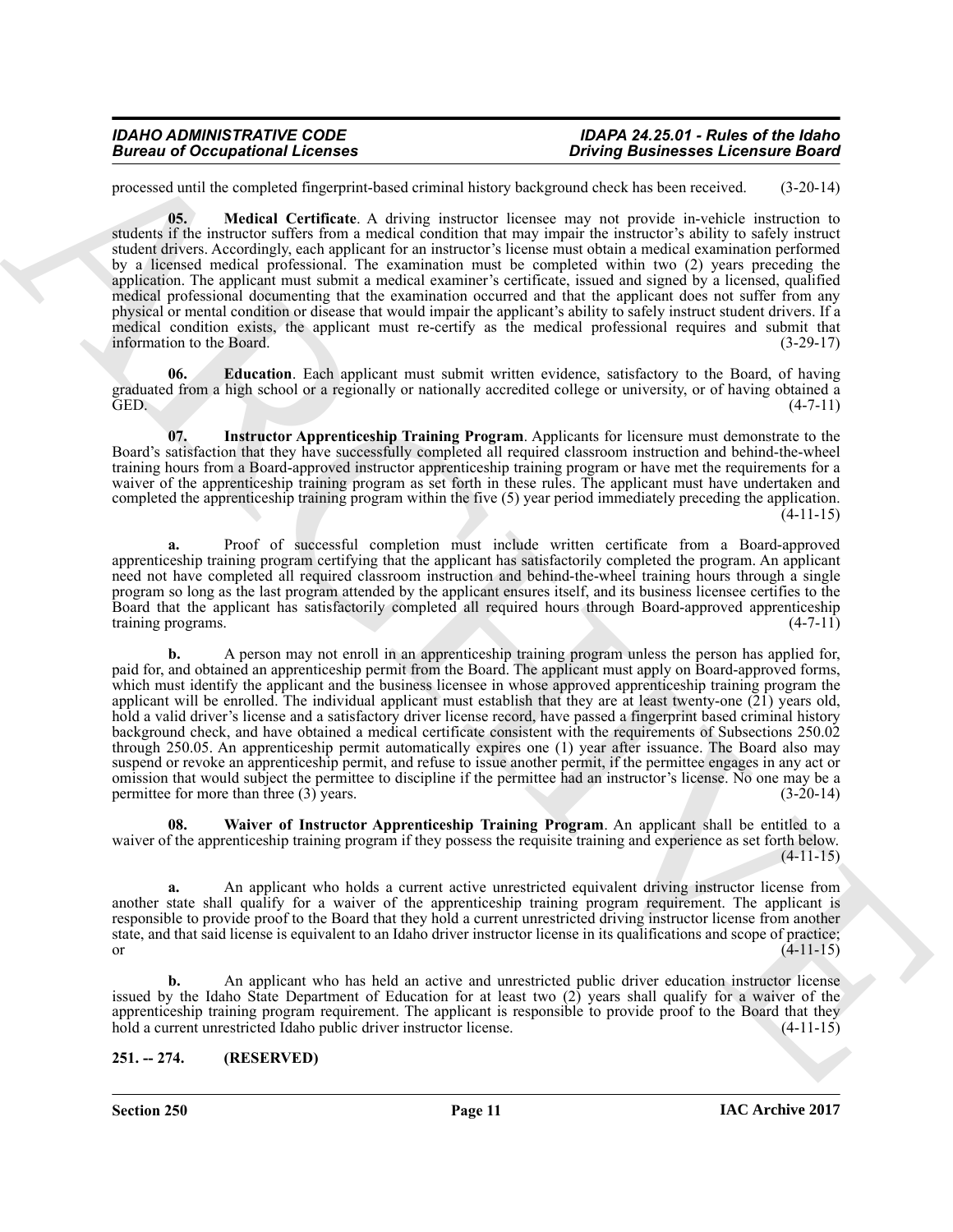#### <span id="page-11-2"></span><span id="page-11-0"></span>**275. INSTRUCTOR APPRENTICESHIP TRAINING PROGRAM (RULE 275).**

<span id="page-11-3"></span>**01. Application for Approval**. A business licensee may operate a Board-approved instructor apprenticeship training program. The business licensee must apply for program approval on forms provided by the Board, and submit with the application such documentation as the Board may require to enable the Board to assess whether the proposed program meets the Board's approval criteria, as specified in Subsections 275.03 through 275.08 of these rules.  $(4-7-11)$ 

<span id="page-11-10"></span>**Suspension or Revocation of Approval and Discipline**. If an approved program fails to consistently adhere to the approval criteria in Subsections 275.03 through 275.08 of these rules, the Board may suspend or revoke the approval. Further, if a business licensee that operates an approved program fails to cooperate with the Board in any inspection or audit of the program, the licensee may be disciplined. (4-7-11) with the Board in any inspection or audit of the program, the licensee may be disciplined.

<span id="page-11-4"></span>**03.** Apprentices. The business licensee must ensure that all persons who enroll in the licensee's possess a valid instructor apprenticeship training permit from the Board. (3-20-14) program possess a valid instructor apprenticeship training permit from the Board.

<span id="page-11-7"></span>**04. Instruction and Training Hours**. The Board must be satisfied that the program has designed its proposed instruction and training to produce safe and effective driving instructors. The business licensee must ensure that the program includes at least the following instruction and training components:  $(4-7-11)$ that the program includes at least the following instruction and training components:

**a.** Each apprentice must receive at least sixty (60) hours of classroom instruction covering the curriculum components for student classroom instruction specified in Subsections 226.01 through 226.10 of these rules. These hours must include both a didactic component, in which a program instructor provides in-class instruction to the apprentice, and a practical component in which the apprentice provides in-class instruction to students. A program instructor must by physically present in the classroom to supervise at least thirty (30) hours of the apprentice's in-class instruction to students.  $(4-7-11)$ the apprentice's in-class instruction to students.

**b.** Each apprentice must receive at least one hundred eight (108) hours of behind-the-wheel-training covering the curriculum components for student in-car instruction specified in Subsections 226.11 through 226.14 of these rules. When an apprentice begins to provide behind-the-wheel driving instruction to students, a program instructor must supervise the apprentice by riding in the vehicle with the apprentice and students for the first six (6) hours. A program instructor also must ride in the vehicle with the apprentice and students to evaluate the apprentice during the final two (2) hours of the apprentice's behind-the-wheel training. (4-7-11)

<span id="page-11-9"></span><span id="page-11-8"></span>**05. Instructors**. The business licensee must ensure that only licensed driving instructors with five (5) or more years of continuous driver education experience are allowed to teach in the program. A list of the instructors must accompany the application for approval. (4-7-11) must accompany the application for approval.

**Boorne of Occupational Licenses<br>
25. INSTRUCTURE TRAINING PROGRAM (I.E., 2008)<br>
25. INSTRUCTION TRAINING PROGRAM (I.E., 2008)<br>
27. IS TRAINING PROGRAM (I.E., 2008)<br>
27. IS TRAINING PROGRAM (I.E., 2008)<br>
28. IS CONSIDER T 06. Recordkeeping**. The business licensee must ensure that the program maintains progress records for each apprentice. A program instructor and the apprentice must sign and date the records each month, and copies of the records must be provided to the apprentice. The records must, at a minimum, identify each lesson completed, the number of hours of instruction involved in the lesson, the date the apprentice completed the lesson, the instructor who taught the lesson, and whether the apprentice passed. When an apprentice's course of instruction has been completed or terminated, the program business licensee must maintain the records of the apprentice's progress, and the total hours recorded and maintained by the program for a period of five (5) years from completion or termination date.<br>These records are subject to inspection by the Board at any time. (4-7-11) These records are subject to inspection by the Board at any time.

<span id="page-11-5"></span>**07. Certificate of Proficiency**. The program must provide each apprentice with a certificate of proficiency evidencing all hours satisfactorily completed by the apprentice while in the program, and that the apprentice is proficient in all areas covered by the certificate. (4-7-11) apprentice is proficient in all areas covered by the certificate.

<span id="page-11-6"></span>**08. Discontinuance of Program**. If the business licensee ceases to operate the program, the business licensee must provide the program's current and prior apprentices with any progress or other records that the program<br>is required to maintain under this Section. is required to maintain under this Section.

#### <span id="page-11-1"></span>**276. -- 449. (RESERVED)**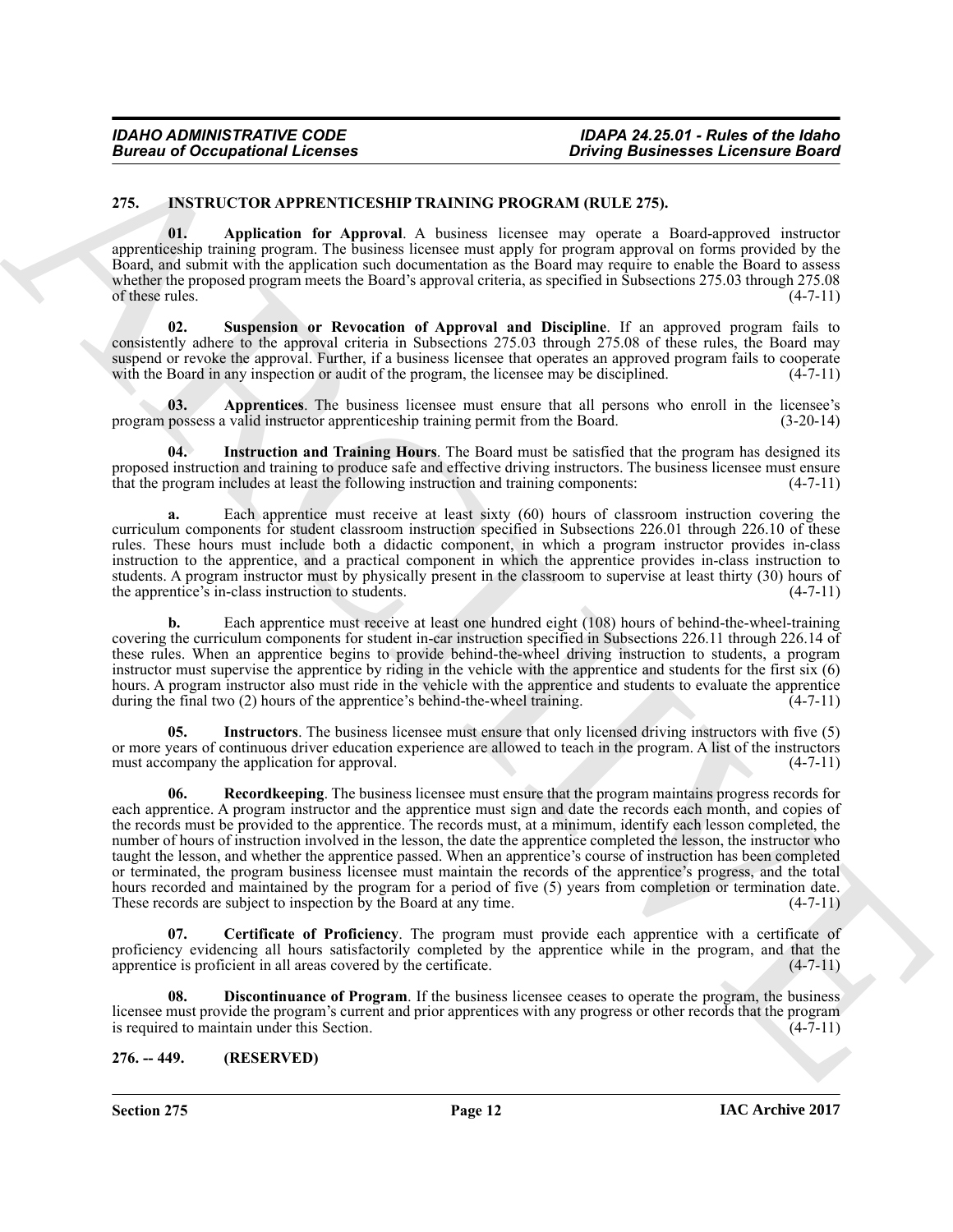#### <span id="page-12-2"></span><span id="page-12-0"></span>**450. DISCIPLINE (RULE 450).**

<span id="page-12-4"></span>**01. Grounds for Discipline**. In addition to the grounds for discipline listed in Section 54-5408, Idaho Code, grounds for discipline also include: (4-7-11)

Bureau of Occupational Licenses<br>
450. Distribute (450. define the included in the specified site of the specific site of the specific site of the specific site of the specific site of the specific site of the specific sit **a.** Failure to cooperate with an inspection or audit conducted by the Board or its agents including, without limitation, any continuing education audit, as specified in Section 54-5403(6), Idaho Code. Failure to cooperate includes, without limitation, failure to provide documentation requested by the Board or its agents during an inspection or audit of the licensee's compliance with Board laws or rules. (4-7-11)

**b.** Violating any of the following standards of conduct that have been adopted by the Board:  $(4-7-11)$ 

i. A licensee must not use fraud or deception in procuring or renewing, or in attempting to procure or renew, a license, permit, or other authorization issued by the Board. (4-7-11)

ii. A licensee must not aid, abet, or assist any person or entity in conduct for which a license or permit is required under Idaho Driving Businesses Act, unless the person or entity has the required license or permit.

 $(4 - 7 - 11)$ 

iii. A licensee must comply with final orders of the Board issued in contested cases to which the is a party.  $(4-7-11)$ licensee is a party.

**02. Disciplinary Sanctions**. If the Board determines that grounds for discipline exist, it may impose disciplinary sanctions against the licensee including, without limitation, any or all of the following:  $(4-7-11)$ 

<span id="page-12-3"></span>**a.** Revoke or suspend the licensee's license(s); (4-7-11)

**b.** Restrict or limit the licensee's practice; (4-7-11)

**c.** Require the licensee to pay an administrative fine not to exceed one thousand dollars (\$1000) for lation identified in the Board's order. (4-7-11) each violation identified in the Board's order.

**d.** Require the licensee to pay all or part of the costs and fees incurred by the Board in the investigation and prosecution of the licensee, including without limitation, all costs and fees incurred by the Board in proceedings upon which the order was entered.  $(4-7-11)$ proceedings upon which the order was entered.

### <span id="page-12-1"></span>**451. -- 999. (RESERVED)**

#### **APPENDIX "A"**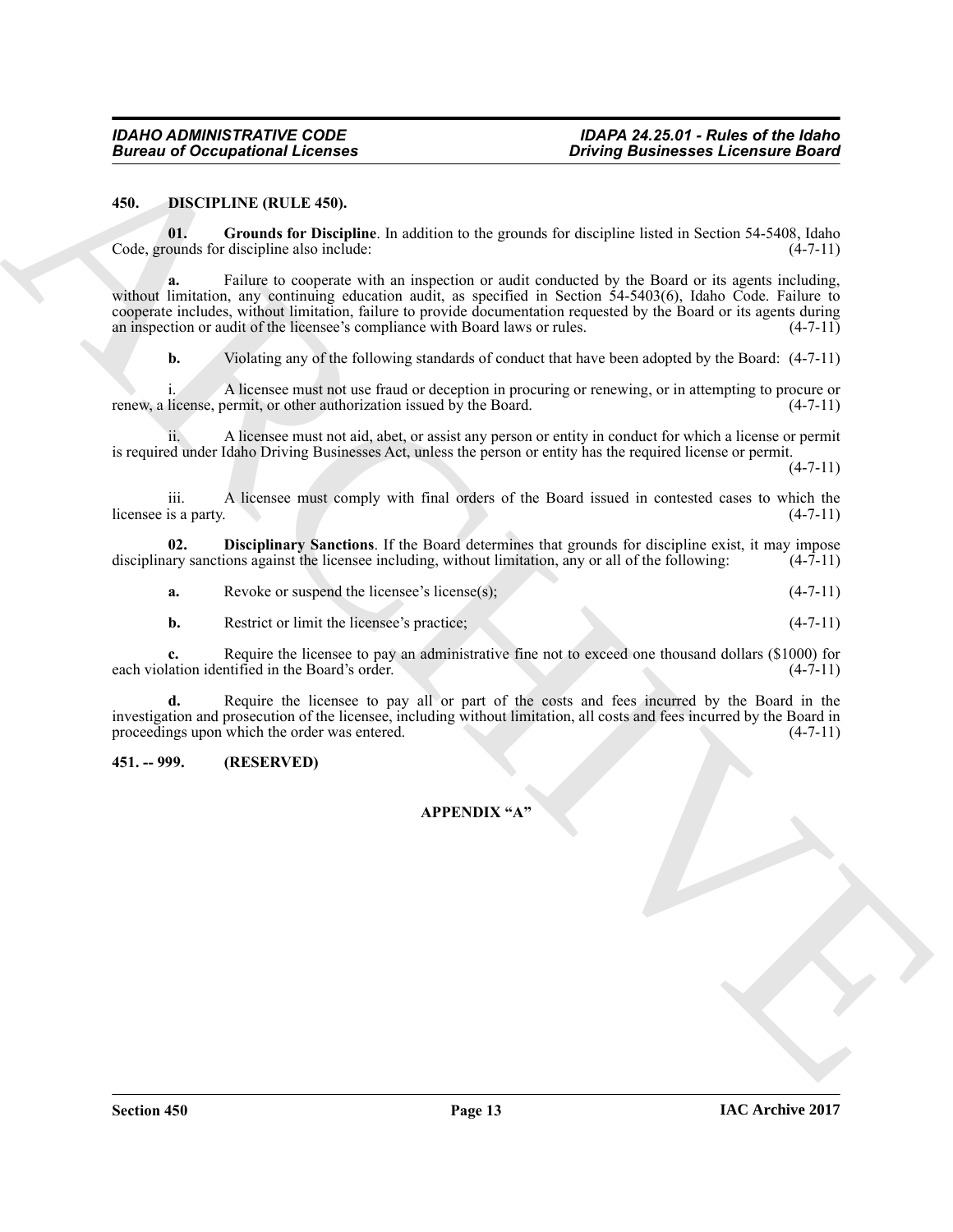|                                          | <b>IDAHO DRIVING BUSINESSES LICENSURE BOARD VEHICLE</b>                                                                                                          |                              |                  |                                                 |    |                 |                  |                                                 |
|------------------------------------------|------------------------------------------------------------------------------------------------------------------------------------------------------------------|------------------------------|------------------|-------------------------------------------------|----|-----------------|------------------|-------------------------------------------------|
|                                          |                                                                                                                                                                  |                              |                  | <b>INSPECTION REPORT</b><br><b>DATE</b>         |    |                 |                  |                                                 |
|                                          |                                                                                                                                                                  |                              |                  |                                                 |    |                 |                  |                                                 |
|                                          | BUSINESS OWNER/OPERATOR AND BUSINESS NAME                                                                                                                        |                              |                  | INSPECTORS NAME (PRINT OR TYPE)                 |    |                 |                  |                                                 |
| <b>ADDRESS</b>                           |                                                                                                                                                                  |                              |                  |                                                 |    |                 |                  |                                                 |
|                                          |                                                                                                                                                                  |                              |                  |                                                 |    |                 |                  |                                                 |
| CITY, STATE, ZIP CODE                    |                                                                                                                                                                  |                              |                  | VEHICLE IDENTIFICATION (LIC. PLATE NO. & VIN)   |    |                 |                  |                                                 |
|                                          | VEHICLE TYPE (YEAR, MAKE and MODEL)                                                                                                                              |                              |                  | <b>ODOMETER READING</b>                         |    |                 |                  |                                                 |
|                                          |                                                                                                                                                                  |                              |                  |                                                 |    |                 |                  |                                                 |
|                                          |                                                                                                                                                                  |                              |                  | <b>VEHICLE COMPONENTS INSPECTED</b>             |    |                 |                  |                                                 |
| Need:<br>Repaired<br>OK<br>Date<br>Repai | Item                                                                                                                                                             | leeds<br><b>OK</b><br>Repair | Repaired<br>Date | Item                                            | OK | Needs<br>Repair | Repaired<br>Date | <b>Comments</b>                                 |
|                                          | <b>1. BRAKE SYSTEM</b>                                                                                                                                           |                              |                  | 7. LIGHTING DEVICES                             |    |                 |                  | List any other condition                        |
|                                          | a. service brakes                                                                                                                                                |                              |                  | a. headlights high and low beam                 |    |                 |                  | which may prevent safe                          |
|                                          | b. parking brake system<br>c. brake drums/rotors/pads                                                                                                            |                              |                  | b. brake lights                                 |    |                 |                  | operation of this vehicle                       |
|                                          | d. brake hoses                                                                                                                                                   |                              |                  | c. taillights<br>d. turn signals                |    |                 |                  | and whether or not the<br>repair has been made. |
|                                          | e. brake tubing                                                                                                                                                  |                              |                  | e. parking lights                               |    |                 |                  |                                                 |
|                                          | f. low pressure warming                                                                                                                                          |                              |                  | f. other                                        |    |                 |                  |                                                 |
|                                          | device<br>g. hydraulic brakes                                                                                                                                    |                              |                  | <b>8. SUSPENSION</b><br>a. Any damaged or loose |    |                 |                  |                                                 |
|                                          | h. vacuum system                                                                                                                                                 |                              |                  | $U$ -bolt $(s)$ , spring hangers                |    |                 |                  |                                                 |
|                                          | i. dual control brake with                                                                                                                                       |                              |                  | or other part(s) that may cause                 |    |                 |                  |                                                 |
|                                          | stopping distance 20mph<br>2. EXHAUS T S YS TEM                                                                                                                  |                              |                  | axle to shift<br>b. spring assembly             |    |                 |                  |                                                 |
|                                          | a. any exhaust system                                                                                                                                            |                              |                  | c. torque, radius or tracking                   |    |                 |                  |                                                 |
|                                          | determined to be leaking                                                                                                                                         |                              |                  | components                                      |    |                 |                  |                                                 |
|                                          | b. emission control<br>3. FUEL SYSTEM                                                                                                                            |                              |                  | d. wheel alignment<br>9. ELECTRICAL SYSTEM      |    |                 |                  |                                                 |
|                                          | a. visible leak                                                                                                                                                  |                              |                  | a. horn                                         |    |                 |                  |                                                 |
|                                          | b. fuel tank cap missing                                                                                                                                         |                              |                  | b. switches                                     |    |                 |                  |                                                 |
|                                          | <b>4. STEERING MECHANISM</b><br>a. steering wheel free play                                                                                                      |                              |                  | c. wiring<br>d. starting system                 |    |                 |                  |                                                 |
|                                          | b. steering column                                                                                                                                               |                              |                  | 10. VIS IBILITY                                 |    |                 |                  |                                                 |
|                                          | c. front axle beam and all<br>steering components                                                                                                                |                              |                  | a. dual side view mirrors<br>b. rearview mirror |    |                 |                  |                                                 |
|                                          | other than steering                                                                                                                                              |                              |                  | c. inside instructor mirror                     |    |                 |                  |                                                 |
|                                          | column                                                                                                                                                           |                              |                  | d. windshield wipers                            |    |                 |                  |                                                 |
|                                          | d. steering gear box<br>e. pitman arm                                                                                                                            |                              |                  | c. defroster<br>11. INTERIOR                    |    |                 |                  |                                                 |
|                                          | f. power steering                                                                                                                                                |                              |                  | a. seatbelts for all occupants                  |    |                 |                  |                                                 |
|                                          | g, ball and socket joints                                                                                                                                        |                              |                  | b. airbag readiness light                       |    |                 |                  |                                                 |
|                                          | h. tie rods and drag links<br>i. nuts                                                                                                                            |                              |                  |                                                 |    |                 |                  |                                                 |
|                                          | j. steering system                                                                                                                                               |                              |                  |                                                 |    |                 |                  |                                                 |
|                                          | 5. TIRES                                                                                                                                                         |                              |                  |                                                 |    |                 |                  |                                                 |
|                                          | tire condition and wear<br><b>6. WINDS HIELD GLAZE</b>                                                                                                           |                              |                  |                                                 |    |                 |                  |                                                 |
|                                          | cracks, discoloration or                                                                                                                                         |                              |                  |                                                 |    |                 |                  |                                                 |
|                                          | lack of clarity                                                                                                                                                  |                              |                  |                                                 |    |                 |                  |                                                 |
|                                          | I verify I have inspected this vehicle and completed this form. I certify that the vehicle appears to be in a safe and proper operating condition, and that each |                              |                  | <b>Mechanic Verification</b>                    |    |                 |                  |                                                 |
|                                          | inspected item passed inspection, or if found to be in need of repair, was repaired on the date indicated.                                                       |                              |                  |                                                 |    |                 |                  |                                                 |
| Print Name                               |                                                                                                                                                                  | ASEID#                       |                  | Signature                                       |    |                 |                  |                                                 |